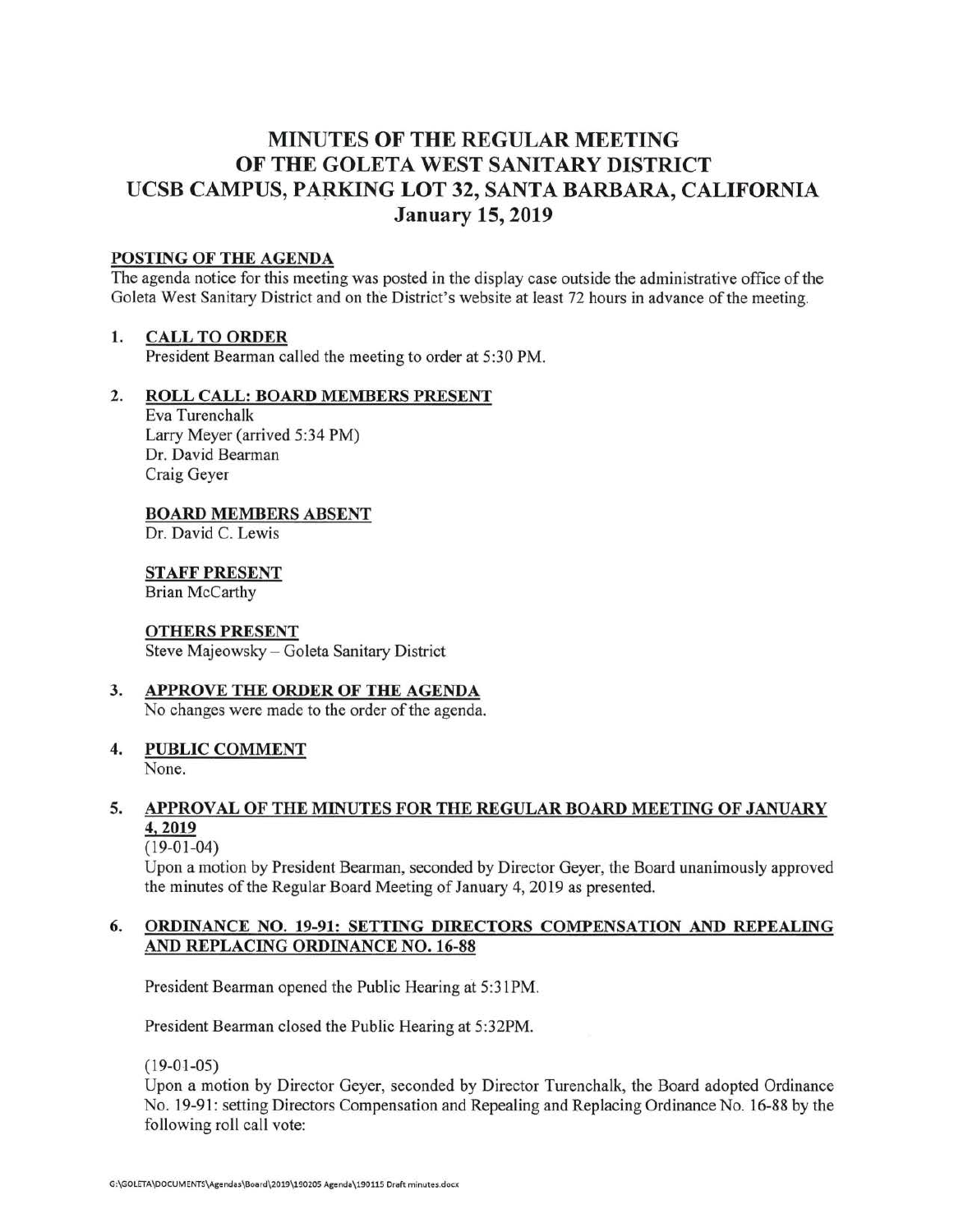**Minutes of the Regular Meeting of the Goleta West Sanitary District January 15, 2019 Page 2** 

| AYES:           | Bearman, Turenchalk, Geyer |
|-----------------|----------------------------|
| NOES:           | None                       |
| <b>ABSTAIN:</b> | None                       |
| ABSENT:         | Lewis, Meyer               |

# **8. COMMUNICATIONS**

None.

#### **9. REPORTS**

#### **Operations Report**

The Chief Inspector provided a report.

#### **Personnel Committee**

Director Turenchalk provided a report.

**Goleta Sanitary District Board Meeting**  Director Meyer provided a report.

**Goleta Water District**  Director Turenchalk provided a report.

#### **Isla Vista Recreation** & **Park District**  No report.

**SBCCSDA**  Director Meyer provided a report.

**City of Goleta (Finance Committee meeting)**  Director Geyer provided a report.

**Other Director Reports**  None

#### **10. FUTURE AGENDA ITEMS**

President Bearman requested that the Board discuss installing and using public address system in the Board room for the hearing impaired.

Director Geyer requested that staff contact PFM to determine if the District holds PG&E stock in its investment portfolio. Director Geyer requested that staff contact PFM to determine if the District holds PG&E stock in its<br>investment portfolio.<br>11. **ADJOURNMENT**<br>There being no further business, President Bearman adjourned the meeting at 5:47P

#### **11. ADJOURNMENT**

There being no further business, President Bearman adjourned the meeting at 5:47PM.

Bearman, MD, Board President Dr. Dax

Mark Nation, Clerk - Secretary

G:\GOLETA\DOCUMENTS\Agendas\Board\2019\190205 Agenda\190115 Draft minutes.docx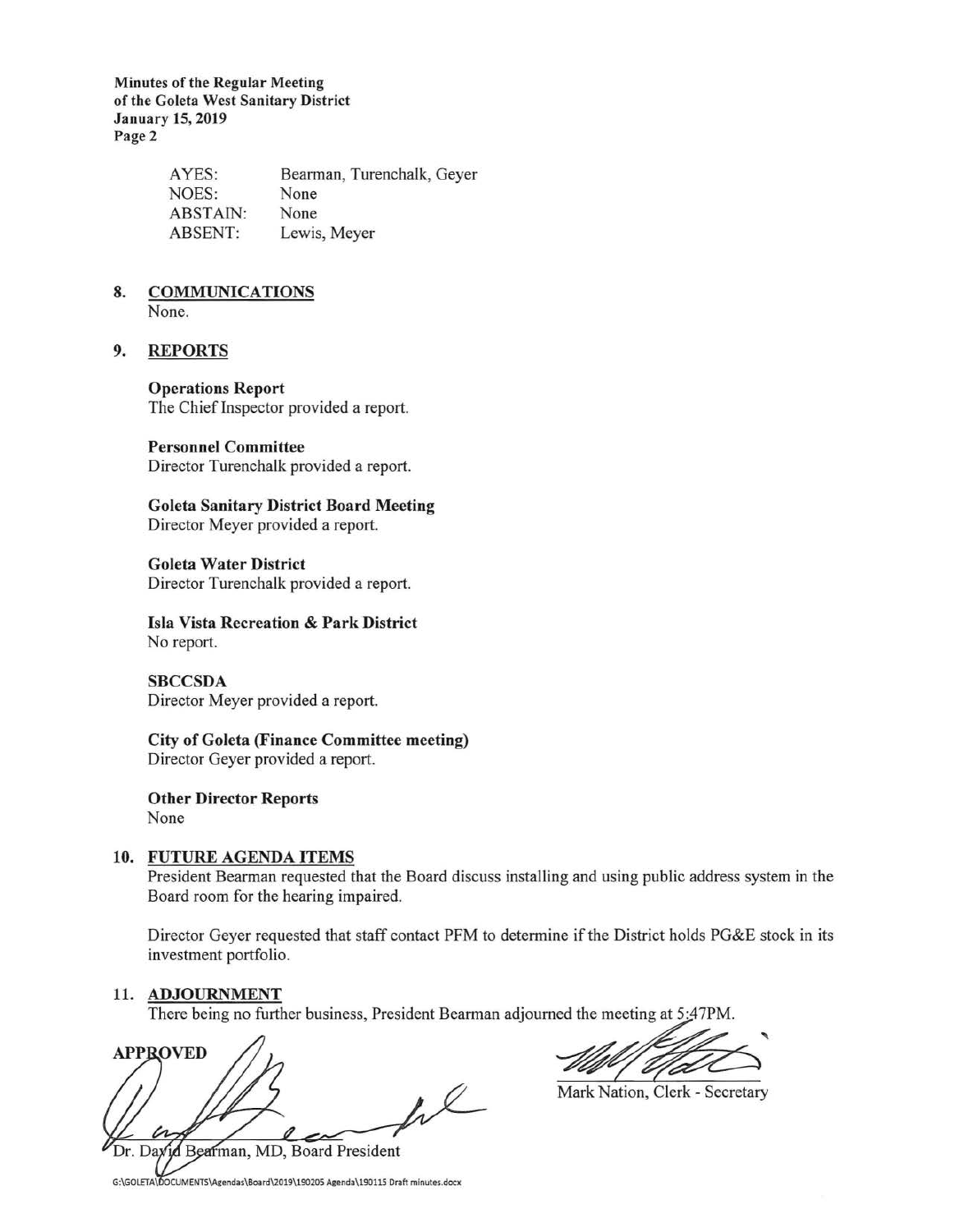December 28, 2018 - January 9, 2019

## **Administration**

District Counsel is reviewing the final revisions to the easement agreement on the bike path for the Phelps Road Project.

Staff attended a Personnel Committee meeting.

All District staff received annual hands on fire extinguisher safety training from Joy fire equipment.

## **Collection System Maintenance**

The required no-spill certifications for the months of November 2018 and December 2018 were reported to the State CIWQS database.

Staff completed the annual collection system questionnaire update as required by the State for 2019.

The crew completed the monthly maintenance for January 2019 including exercising valves and running all emergency equipment.

The crew performed CCTV inspections at night in the area of Hollister A venue and Pacific Oaks Road. Inspections were done at night to take advantage of lower flow periods.

The crew is currently hydro-cleaning hotspots and root cutting throughout the District. A sewer operations summary is enclosed with this operations report.

Staff is currently working with a consultant to determine the best direction to move towards to improve reliability of the radio connection for flow monitoring at the GWSD force main discharge into the treatment plant.

## **Industrial Waste**

Staff continues performing FOG inspections at restaurants throughout the District.

Staff is receiving and reviewing required 2018 4<sup>th</sup> Quarter Self-Monitoring Reports from all class 4 industrial permittees.

Staff received and reviewed December discharge estimates from Raytheon for well water utilized in their industrial processes and disposed of to the sewer system.

## **Street Sweeping**

Graffiti  $-$  none to report at this time G:\GOLETAIDOCUMENTS\Mark\OPSREPORT.doc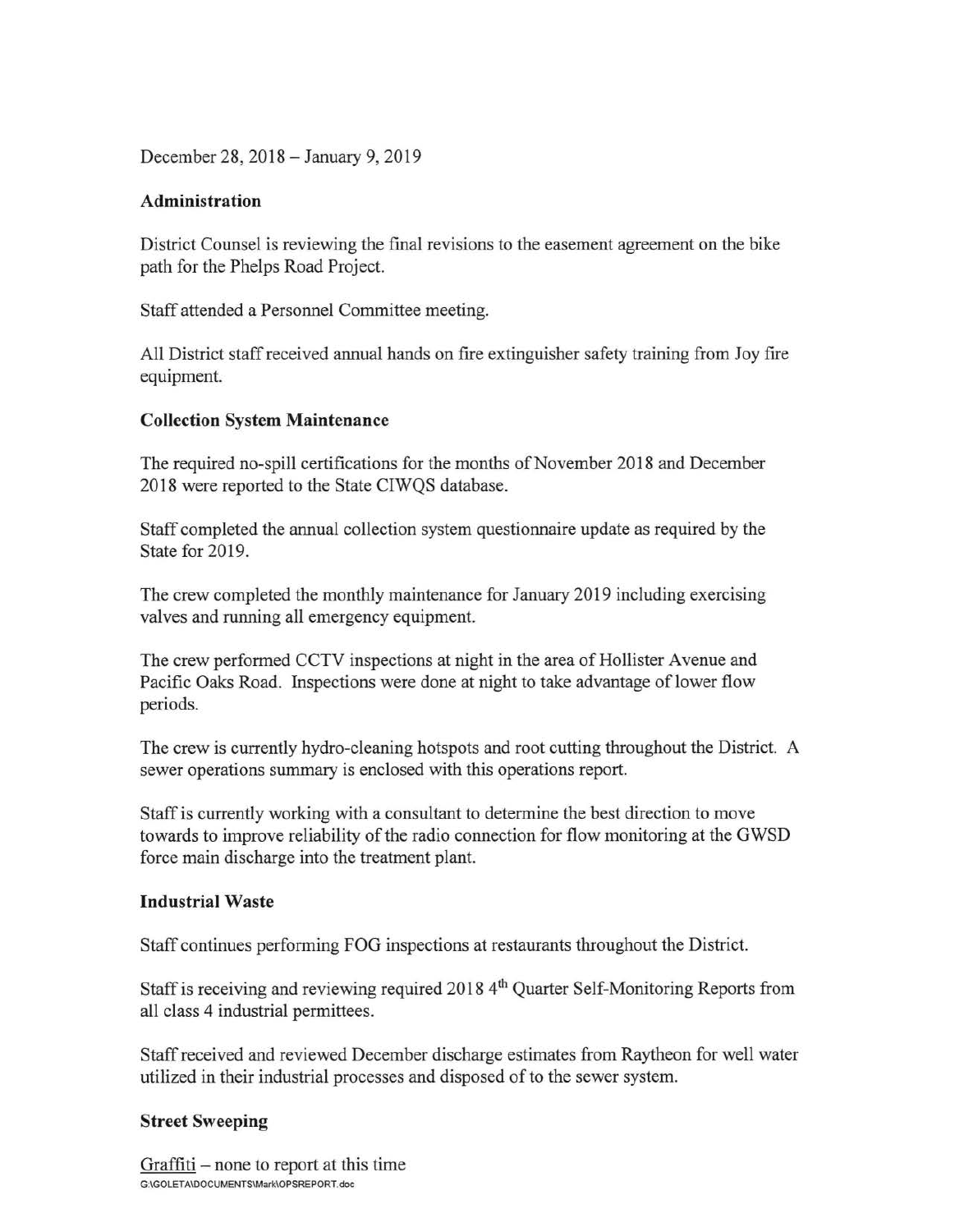Abandon vehicle - none to report at this time

 $Hrs. -32.5$ 

 $Miles - 251.3$ 

 $Loads - 8$ 

Marborg:  $12/6/18 = 8.91$  TN,  $12/14/18 = 9.49$  TN,  $12/20/18 = 10.15$  TN.

- Extra sweeping was done in Isla Vista during the UCSB holiday break
- Routine maintenance checks and services
- Replaced auxiliary engine battery on Crosswind

# **Table of Treatment Capacity in GSD Plant**

| GWSD Average Daily Flow   October 2018 | MGD 2.12; 45.0075% |
|----------------------------------------|--------------------|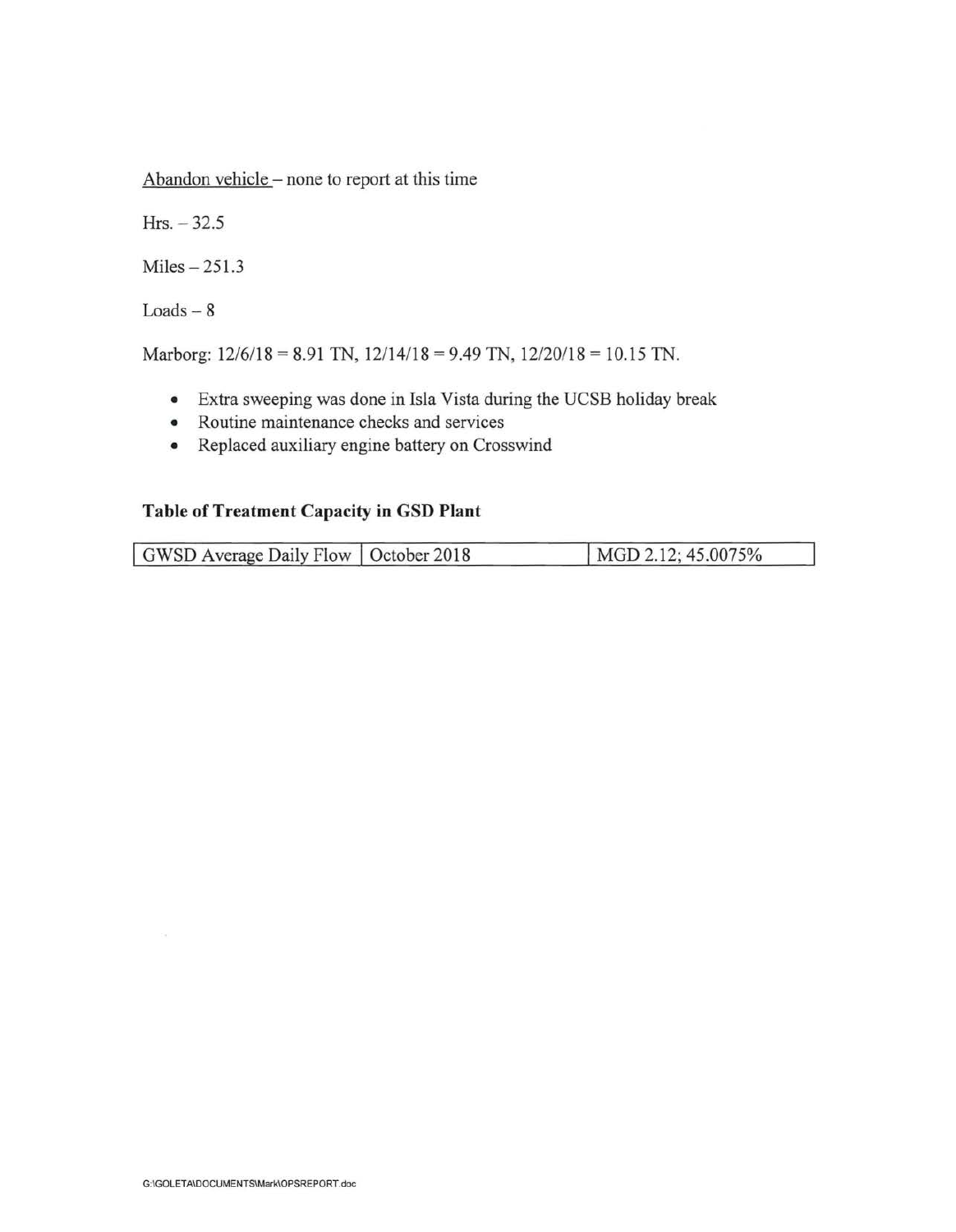

**Sewer Operations Cleaning Summary from December 28, 2018 to January 9, 2019** 

Your environmental partner since 1954

| <b>Descripton</b>        | Quantity             |  |
|--------------------------|----------------------|--|
| <b>Feet Cleaned</b>      |                      |  |
| <b>Hot Spot</b>          | 7,965 ft.            |  |
| <b>Root Cutting</b>      | 4,224 ft.            |  |
|                          | 12,189 ft.           |  |
| <b>Lines Cleaned</b>     |                      |  |
| <b>Hot Spot</b>          | 28 lines             |  |
| <b>Root Cutting</b>      | 16 lines             |  |
|                          | 44 lines             |  |
| <b>Other Work Orders</b> |                      |  |
| <b>CCTV Work Order</b>   | 2 Work Orders        |  |
| <b>FOG Inspection</b>    | 1 Work Order         |  |
|                          | <b>3 Work Orders</b> |  |